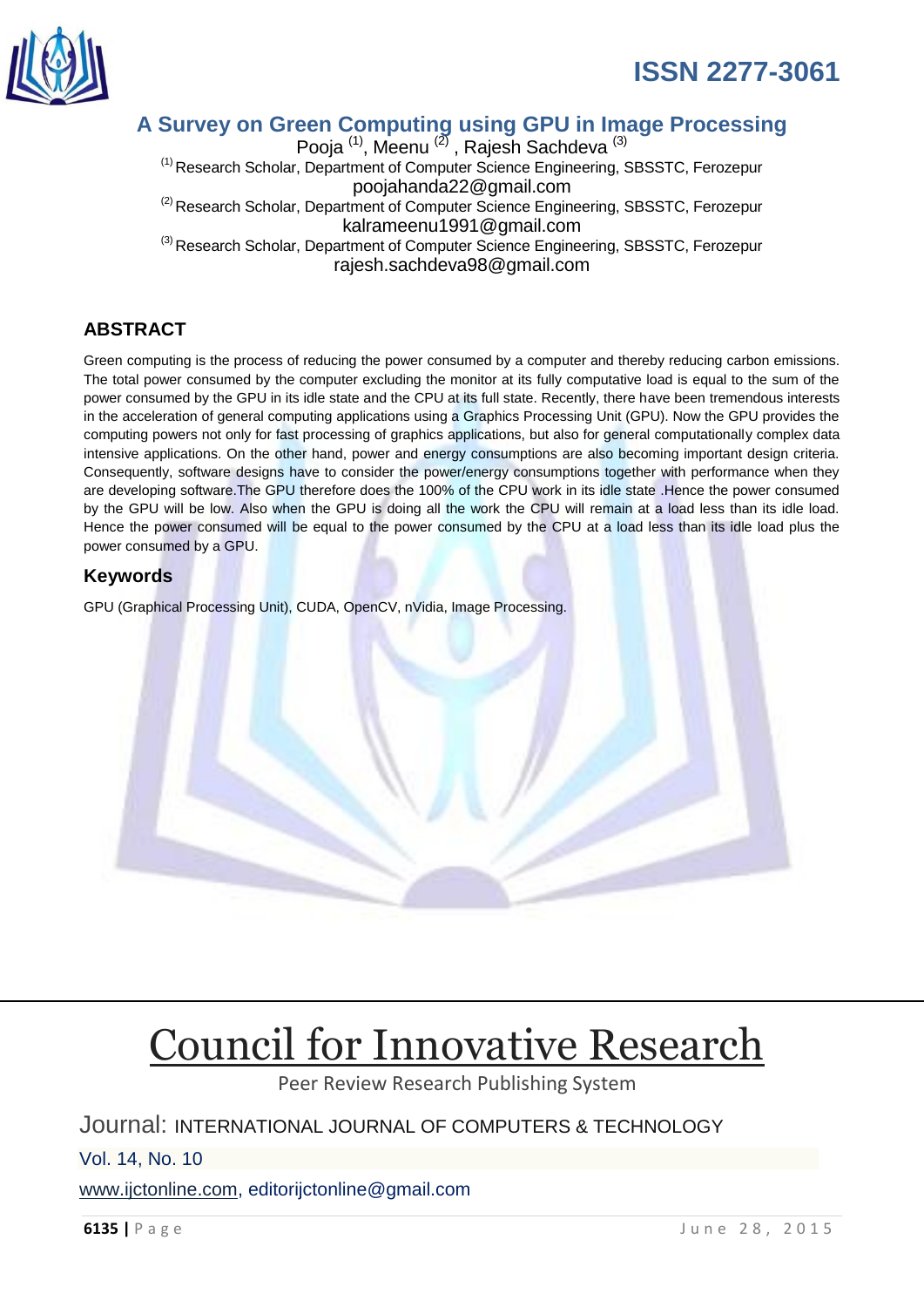

### **INTRODUCTION**

Green computing refers to those practices adopted in the IT industry so as to reduce carbon emissions [1]. The practices may be both in hardware or software terms. The hardware obtained these days are usually very efficient if used properly . So there is more research in the coding part than in hardware be it with making the webpage of websites black so as to reduce power consumption to making shorter codes , it all accounts for green computing [2-4]. In our paper we have used Graphical processing units for reducing the carbon emissions. Graphical processing units are the processing units which are used to calculate which pixel is to be lit up at what instant of time. Since these calculations have to be very fast so that the user doesn't feel any time delay in getting the required graphical output on the screen the processing speed and thereby the processing capacity of the graphical processing unit is very high. It is 30 -50 times higher than the processing speed of the CPU. The reason why the GPU has higher processing speed than the CPU is that the CPU has other functions other than processing like storing of data, retrieving of data from the cache memory, primary memory, secondary memory, monitoring the other parts of the system along with many other functions. Whereas the GPU has only one job that is to perform calculations. Thereby due to a singularity function the processing speed of the GPU is very high. Presently GPU's are used for game physics calculations so as to provide a very interactive environment to the gaming user. Green computing, also called green technology, is the environmentally sustainable to use of computers and related resources like - monitors, printer, storage devices, networking and communication systems - efficiently and effectively with minimal or no impact on the environment. Green computing whose goals are to reduce the use of hazardous materials, maximize energy efficiency during the product's lifetime, and promote the recyclability or biodegradability of defunct products and factory waste.

Conserving resources means less energy is required to produce, use, and dispose of products ,Saving energy and resources saves money .Green computing even includes changing government policy to encourage recycling and lowering energy use by individuals and businesses.

### **WHAT IS GPU?**

Digital Image processing is part of daily computations. The graphics processing unit (GPU) has become an essential part of today's conventional computing systems. In few years, there has been a marked raise in the performance and capabilities of GPUs. Graphics Processing Units is powerful, programmable, and highly parallel computing, which are increasingly targeting for general-purpose computing applications. The modern GPU is not only a powerful graphics engine but also a highly parallel programmable processor featuring peak arithmetic and memory bandwidth that substantial as CPU. The GPU's has capability computing broad range of computation, complex problems solve & especially for high range of graphical data. This effort in general purpose computing on the GPU, also known as GPU computing, which proposed GPU as an alternative to traditional microprocessors in high-performance computer systems of the future.

The Graphics processing units (GPUs) are being increasingly used to accelerate a wide variety of applications. Recent advances in GPU architectures have not only improved the baseline performance but have also provided programmers with new options to optimize their applications for better performance. Despite these advances, writing efficient GPU applications remains a challenging task. Chief among these challenges is the problem of memory performance. GPGPU refers to the use of graphics processing units (GPUs) to perform general processing tasks, and it involves explicitly copying large amounts of data over the PCIe bus, between the CPU and GPU. This process can be relatively time consuming. Further complications and slowdowns can occur if the data does not fit on the GPU's memory, multiplying the problem by necessitating frequent CPU-GPU data transfers. Unlike a CPU, a GPU lacks the benefit of automatic memory paging. As a result, GPU memory management is explicitly handled by the programmer. This makes memory optimization a delicate process. The large number of threads running on a GPU will multiply any mistakes and inefficiencies in the code. This can seriously hamper an application's performance. Differences in algorithms and GPU architectures serve to complicate this matter even further. Data that arrives on a GPU's memory must then be accessed by a huge number of threads via the memory hierarchy. The threads need to be able to access this data efficiently, and through limited means. Inefficient GPU memory access is a common occurrence, and serves to hamper performance even further, particularly in workloads that are data intensive.

Optimizing GPU memory performance is a complex and challenging problem. There are a wide assortment of memory optimization techniques and configurations. The suitability and efficiency of these optimization techniques may vary between different applications and data sizes.

### **WHY GPU?**

Today's GPUs rapidly solve large problems having substantial inherent parallelism by using hundreds of parallel processor cores executing tens of thousands of parallel threads. They're now the most pervasive massively parallel processing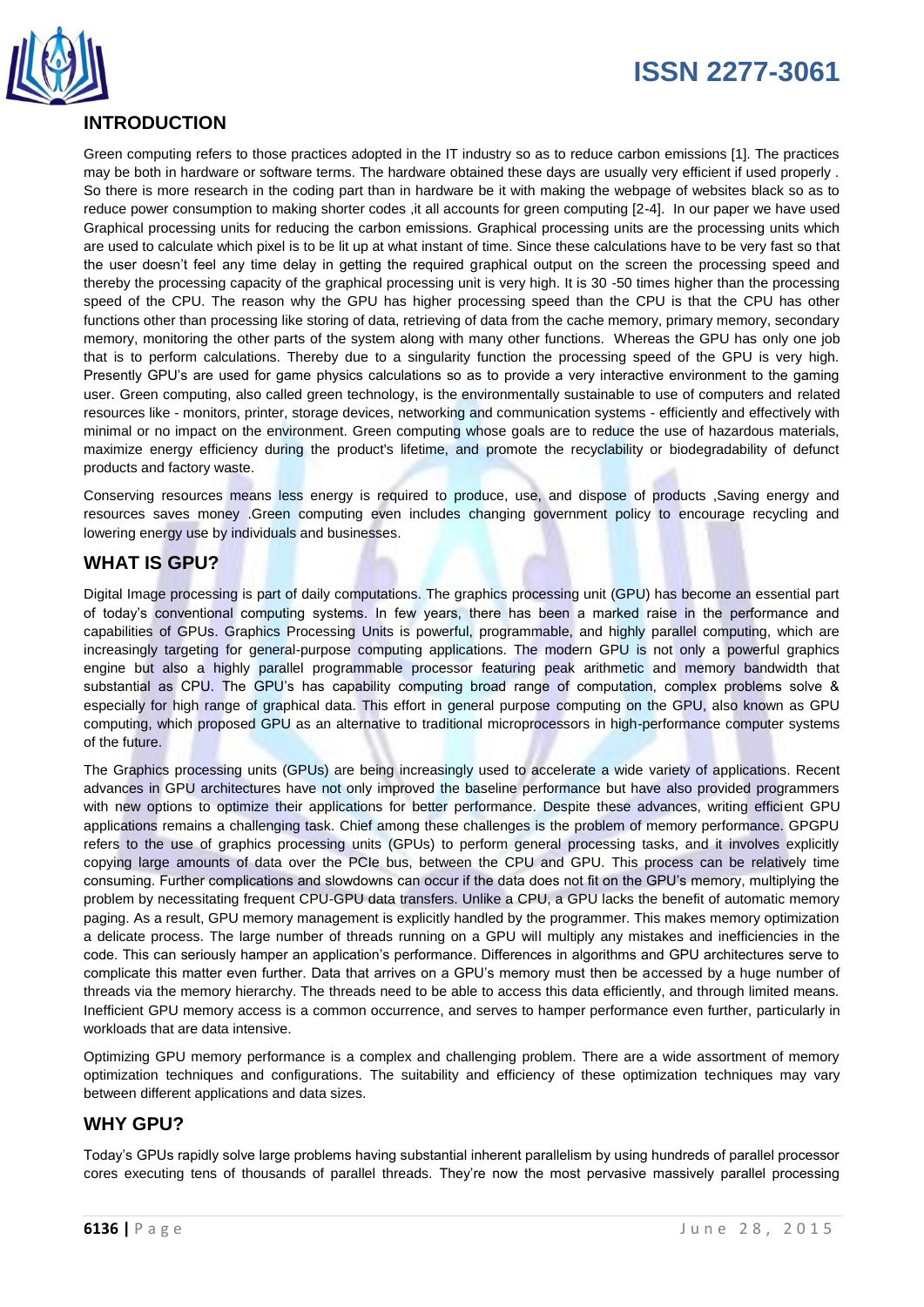

platform ever available, as well as the most cost effective. GPU is a multi-core multithreaded multiprocessor that excels at both graphics and computing applications. Exposing high-definition graphics scenes is a problem with fabulous inherent parallelism. A graphics programmer writes a single-thread program that draws one pixel. The GPU runs multiple instances of this thread in parallel are known as multi-thread parallel computing. It draws multiple pixels in parallel at a time. As Software scalability rapidly increase GPU parallelism, simultaneously in hardware increasing transistor density with performance. GPU-accelerated computing is the use of a graphics processing unit (GPU) together with a CPU to accelerate scientific, analytics, engineering, consumer, and enterprise applications. Pioneered in 2007 by NVIDIA, GPU accelerators now power energy-efficient datacenters in government labs, universities, enterprises, and small-and-medium businesses around the world. GPUs are accelerating applications in platforms ranging from cars, to mobile phones and tablets, to drones and robots.

### **ARCHITECTURE OF GPU**

In GPU computing, code is typically executed both on a conventional CPU and on a GPU. Sequential code with many random memory accesses, branches and complicated logic is most efficiently executed on the CPU. Parallel, arithmetic code may see a significant speed-up when executed on the GPU [12]. Efficient development of parallel applications for GPUs is dependent upon a sufficiently high-level programming language. Examples of such languages are CUDA (for NVIDIA GPUs) and OpenCL (general-purpose). These languages helps abstract the complicated nature of the GPU hardware, hiding low-level features. By focusing on exploiting the inherent parallelism of the problem, significant speedups can be gained with reasonable effort. The parallel part of a CUDA program consists of kernels that are executed on the GPU. Many copies of the kernel are executed in parallel as threads, grouped together in thread blocks. Threads within the same block may communicate through shared memory. GPUs are optimized for Floating Point Operations, as well as being optimized for parallelism. On typical Multiprocessor consists of 4 cores (as with most of the Intel i-Series multiprocessors), while a GPU is composed of tens of processors. This is because CPUs could be considered memory based processors while GPUs could be called ALU based, which allows the GPU to perform more operations in parallel resulting in the high GFLOPS (FLOPS = Floating Point Operation Per Second) compared to the CPU.





### **HOW GPUS ACCELERATE APPLICATIONS**

GPU-accelerated computing offers unprecedented application performance by offloading compute-intensive portions of the application to the GPU, while the remainder of the code still runs on the CPU. From a user's perspective, applications simply run faster as shown in Figure 2.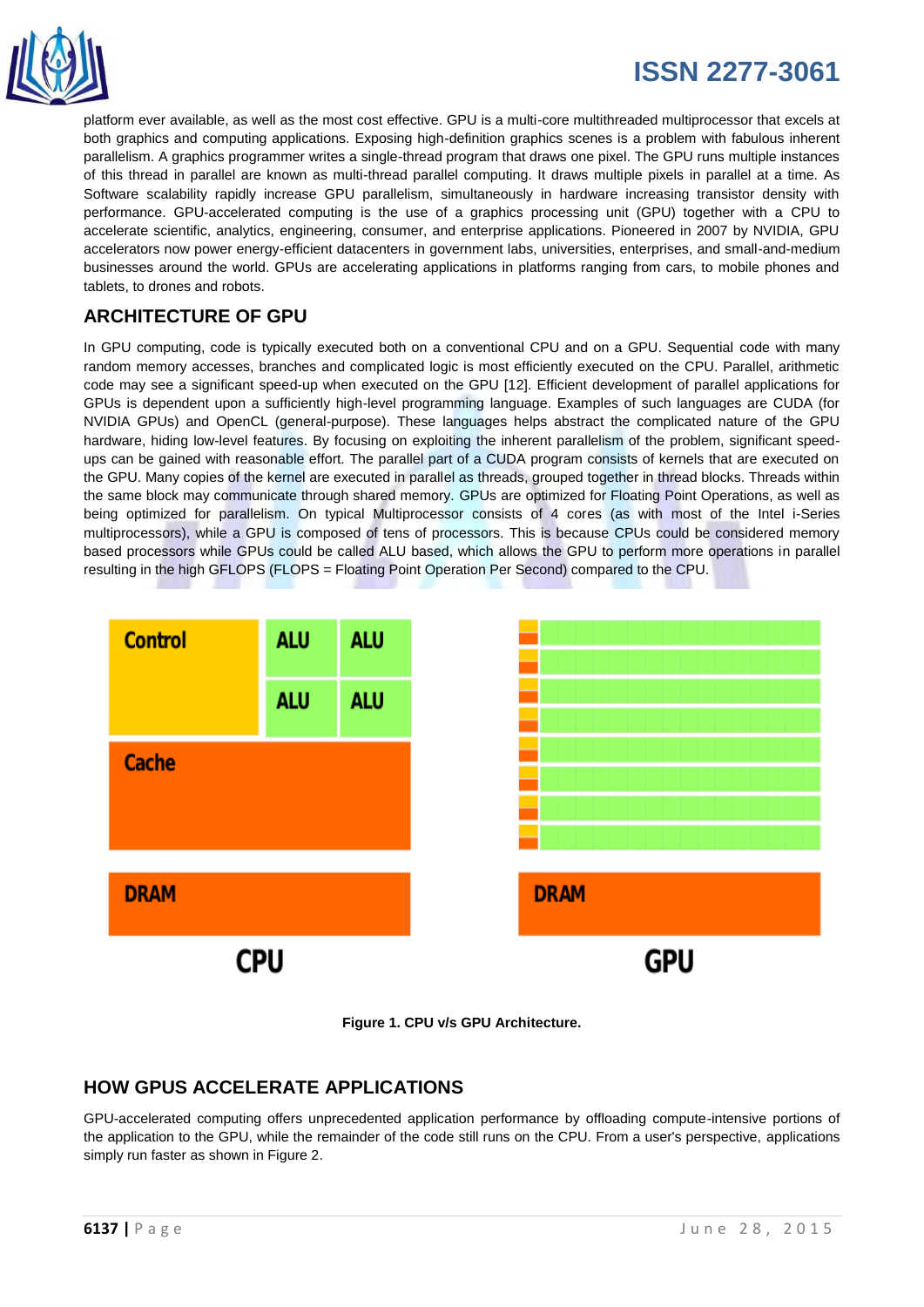

### Small Changes, Big Speed-up



**Figure 2. Achieving Parallelism using GPU**

### **Why do HPC customers care about Perf/watt when upgrading their systems?**

The reality of today is that computing performance cannot be considered by itself. The amount of power required to drive these systems is an important part of the overall cost of ownership. For example, powering a 2.3 PFlops machine that is built with CPU requires upto ~7 megawatts. Assuming 1 megawatt can power 1000 homes for a year, it's equal to the powering up 7000 homes for a year. Clearly the CPU technology just cannot keep up with the explosive demand for computing. It's too expensive and power-consuming. This has led the HPC customers to look for options. CPUs are optimized for sequential processing, but not very efficient for parallel computing. GPUs on the other hand are tailor-made for parallel computation. Combining a GPU wth a CPU makes a winning combination with each doing what one does best. The result is 10x higher performance per socket and 5x the energy efficiency. CPUs alone cannot keep up with the demand for computing performance, the era of GPU accelerated computing is here because the benefit it offers is meaningful in terms of perf/watt. In computing, FLOPS is a measure of computer performance, useful in fields of scientific calculations that make heavy use of floating-point calculations.



**Figure 3. Power Optimization using GPU**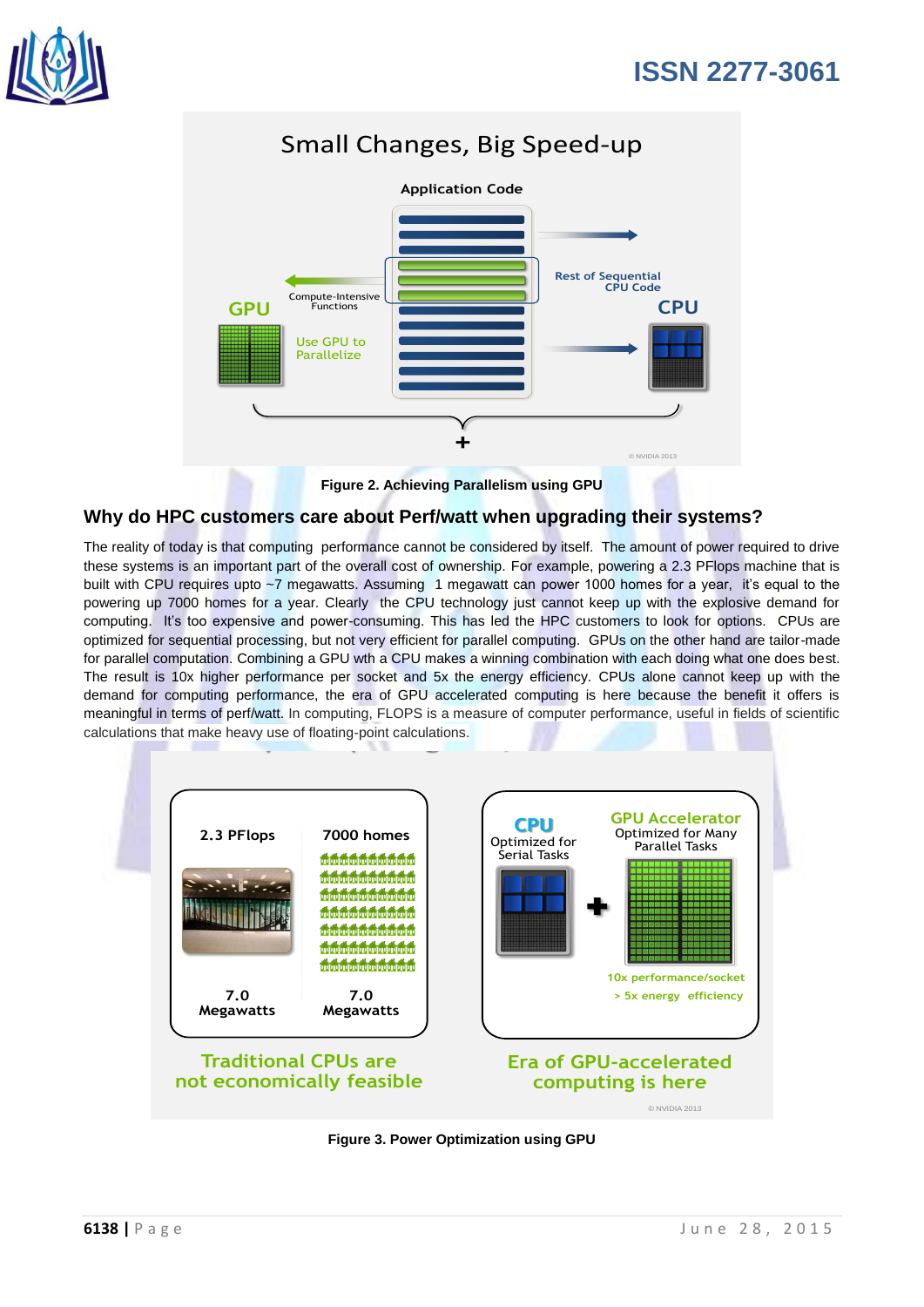



### **CUDA**

The massive amount of digital data on the web has brought a number of challenges such as prohibitively high costs in terms of storing and delivering the data. Image compression therefore involves reducing the amount of memory it takes to store an image in order to reduce these large costs. Image processing generally, is a very compute intensive task. Taking into consideration the image representation and quality, systems or application/techniques for image processing must have special capabilities for unquestionable results in their image processing. The rapid growth of digital imaging applications, including desktop publishing, multimedia, teleconferencing, computer graphics and visualization and high definition television (HDTV) has increased the need for effective image compression techniques. Many image processing algorithms require dozens of floating point computations per pixel, which can result in slow runtime even for the fastest of CPUs. Because of the need for high performance computing in today's computing era, this paper presents a study based on Cordic based Loeffler DCT for image compression using CUDA. Image processing takes the advantage of CUDA processing because of the parallelism that pixels exhibit in an image and that can be offered by the CUDA architecture. In that way the CUDA architecture is found to be relevant for image processing [1], [2], [3] and [4]. This paper presents a performance based evaluation of the DCT image compression technique on both the CPU and GPU using CUDA. The focus of the paper is on the Cordic based Loeffler DCT. We begin by giving a brief review of literature (background), followed by a description of the research methodology employed, including an overview of image compression, GPUs, CUDA architecture, Cordic based Loeffler DCT and related theory. This is then followed by the results of the experiments and their interpretation and lastly, conclusions and future work.

CUDA is the missing link between the developer and the GPU. It was developed by NVIDIA and is implemented in all NVIDIA GPUs starting the G80s. Before having programming architectures dedicated to programming the GPU, a programmer had to choose either between dealing with the complex APIs of the GPUs or "tricking" it by passing a texture, that contains the data or the instructions, to the GPU and then receiving a the data in the form of a texture, which typically creates a lot of overhead.

CUDA processors are programmed in CUDA C, which is basically C/C++ with some CUDA extensions, which will be mentioned and explained later on. It is important to know that in early versions of CUDA the GPU had to be programmed in C, while the CPU could be programmed in either. This is important when writing code, since the developer must know at all times, whether the code is compiled for the CPU or the GPU. Starting from CUDA 3.0 more C++ features had been enabled for the code compiled for the GPU.

#### **CUDA Structure and Terminology**

|              | Thread: The smallest unit executing an instruction.                                          |
|--------------|----------------------------------------------------------------------------------------------|
| <b>Block</b> | : Contains several threads.                                                                  |
| Warp         | : A group of threads physically executed in parallel (usually running the same application). |
| Grid         | : Contains several thread blocks.                                                            |
| Kernel       | : An application or program, that runs on the GPU.                                           |
|              | Device : The GPU.                                                                            |

Host : The CPU.

### **Addressing Scheme in CUDA**

Threads and Blocks need to have a unique ID in order to access them while writing code. This is important, since threads and blocks are the main components when it comes to writing efficient parallel code. Within each block a thread is uniquely accessible through the Thread ID, which is an integer between 0 and n, where n is the total number of threads within the same block. In a more complex approach – when dealing with 2D or 3D blocks – the Thread ID is calculated as a function, rather than having a fixed integer, which represents the number of the thread inside the block. Inside a 2D Block threads are positioned at (0,0), (0,1), … (n-1, n-1), as shown in the previous figure. Since the Thread ID must be of type uint3 – which will be considered a normal integer for now – something like (3,2) for the Thread ID is not applicable.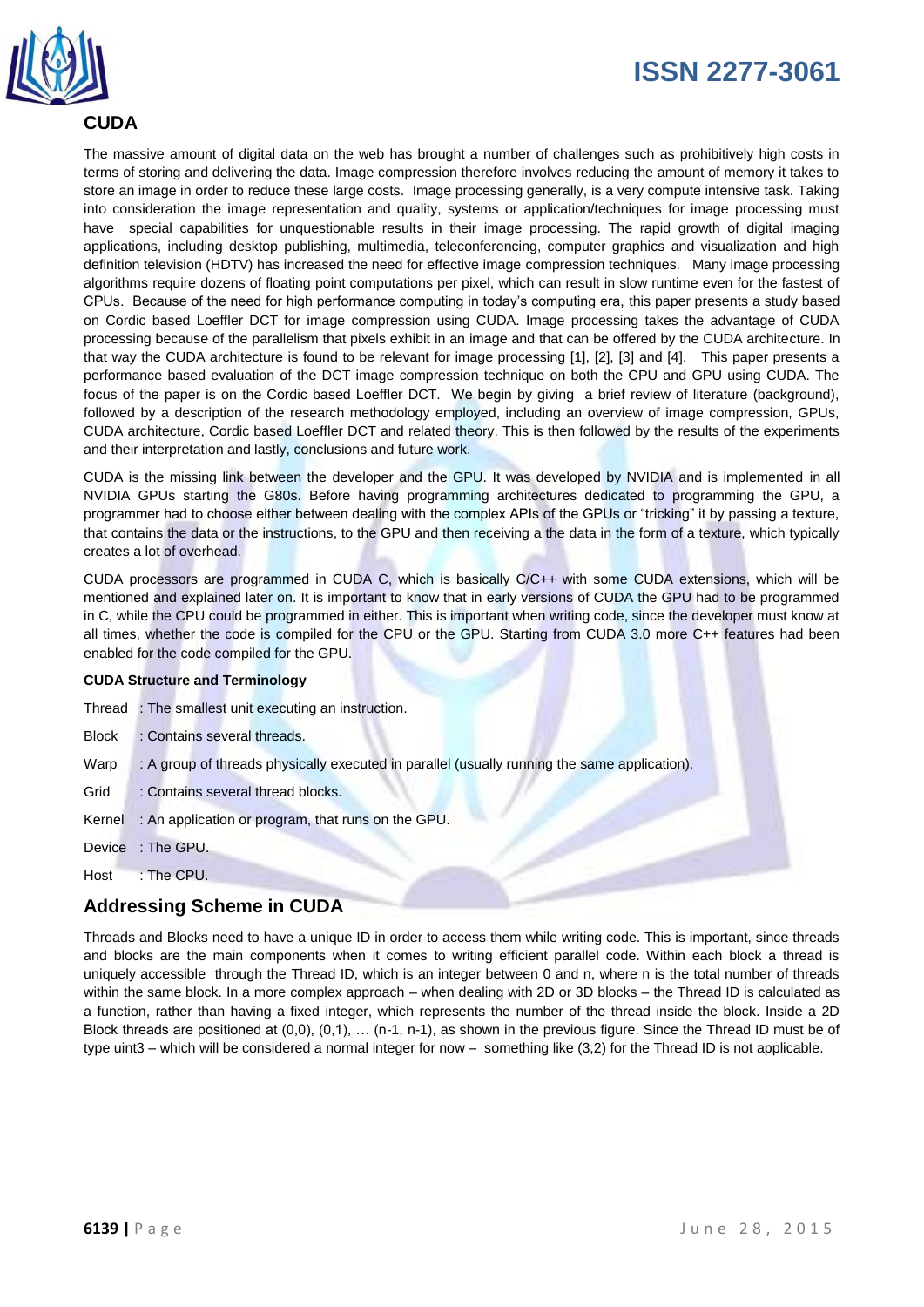



**Figure 4. Cuda Architecture**

### **OPENCV LIBRARY**

The Open Source Computer Vision Library (OpenCV) is a library of functions used in computer vision and image processing. It is cross-platform, so that it may be compiled for ARM and executed on the CARMA board. It has about 500 algorithms and 5000 functions, many of which have specialized GPU implementations along with their (multi-core) CPU counterparts that are required for digital image processing. This includes functions for template matching and image filltering. The library is written in C++, optimized for speed and is free for commercial applications under a BSD license.

### **EVALUATION METRICS:**

We use the following evalutation metrics to compare the different DVFS system configurations for each application:

**Time**: The execution time is measured for the kernel execution of each application. To minimize noise, the same application is run multiple times under each setting, and the average time (T) is used.

**Performance**: A common metric for the high-performance computing (HPC) community is FLOPS, which stands for floating-point operations per second. However, this metric may not apply to certain applications that do not focus on computation, such as the matrix transpose kernel. In this case, we adopted another metric for performance of matrix transpose,using MBPS, which stands for megabytes per second, to indicate the throughput it has at run time.

**Energy**: Energy (E) is measured for the whole system when executing the kernel on the GPU.

**Power:** Power (P) is reported using the average power, calculated by the energy used per execution time unit:

#### **Power = Energy/Time**

**Power Efficiency**: We use the ratio of performance per power as the indicator of power efficiency:

#### **Power Efficiency : Performance/ Power**